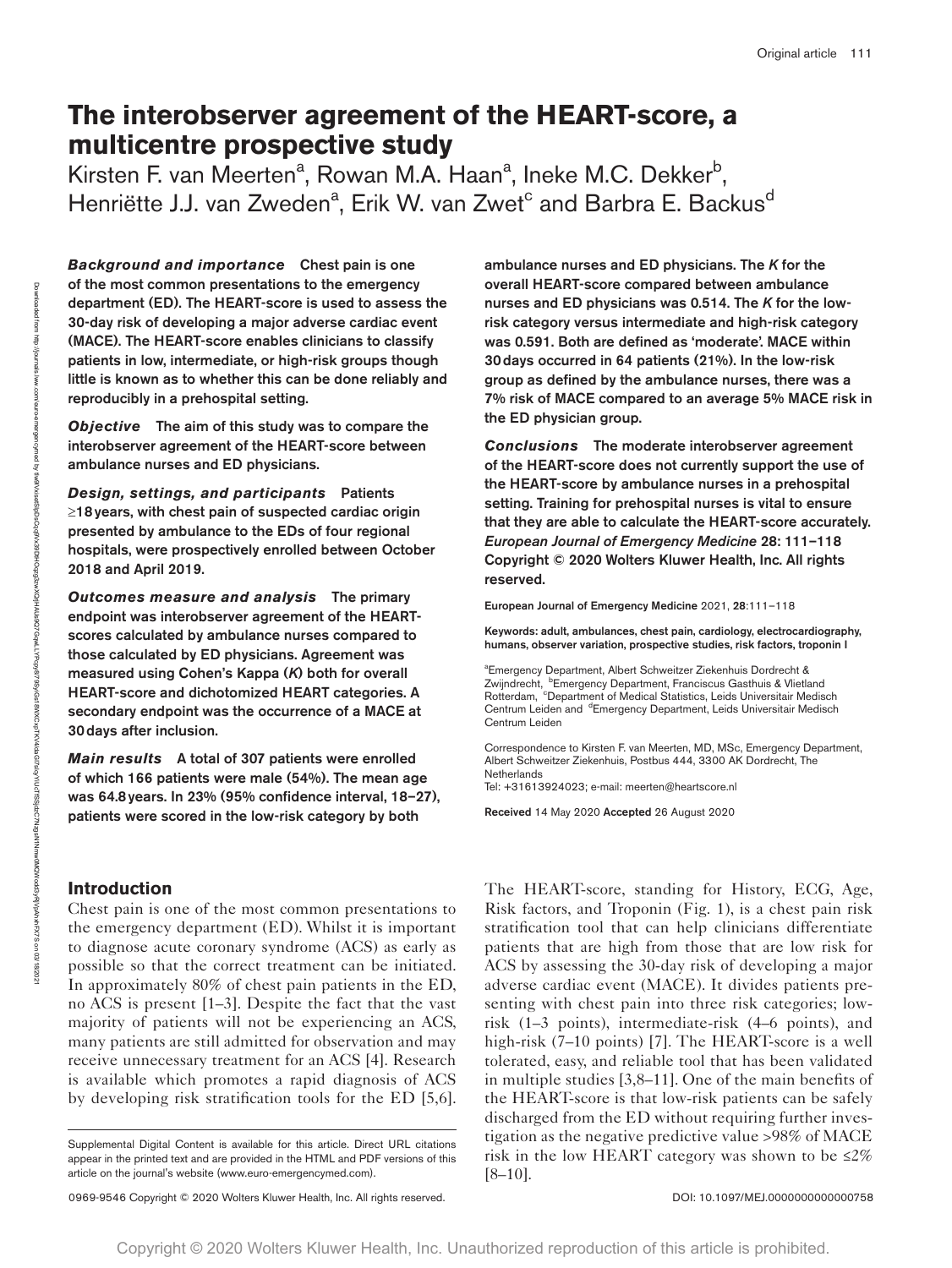| History             | Highly suspicious                                      | $\overline{2}$ |  |
|---------------------|--------------------------------------------------------|----------------|--|
|                     | Moderately suspicious                                  | $\mathbf{1}$   |  |
|                     | Slightly suspicious                                    | $\mathbf 0$    |  |
| <b>ECG</b>          | Significant ST-deviation                               | 2              |  |
|                     | Non-specific repolarisation disturbance, LBBB or PMR   | 1              |  |
|                     | Normal                                                 | $\mathbf 0$    |  |
| Age                 | $\geq 65$ year                                         | $\overline{2}$ |  |
|                     | $45 - 65$ year                                         | 1              |  |
|                     | $\leq 45$ year                                         | 0              |  |
| <b>Risk factors</b> | ≥ 3 risk factors or history of atherosclerotic disease | $\overline{2}$ |  |
|                     | 1 or 2 risk factors                                    | 1              |  |
|                     | No risk factors known                                  | 0              |  |
| Troponin            | $\geq 3x$ normal limit                                 | 2              |  |
|                     | 1-3x normal limit                                      | 1              |  |
|                     | $\leq$ normal limit                                    | $\mathbf 0$    |  |
|                     |                                                        | Total          |  |

HEART-score. LBBB, left bundle branch block ; PMR, pacemaker rhythm.

However, a question that naturally arises is whether low-risk chest pain patients actually need to be seen in the ED at all. The use of a chest pain tool that could decrease ambulance conveyance to the hospital could have the additional benefit of reducing overcrowding and healthcare costs. The current prehospital model in the Netherlands ensures that all ambulances are staffed by a highly trained nurse who could potentially calculate the HEART-score prior to transfer to the hospital and make a decision on whether to convey or not [12].

Two preconditions need to be met in order to demonstrate that ambulance nurses could make decisions on the disposition of chest pain patients. First, they must be able to calculate the HEART-score as accurately as an experienced clinician. Second, it must be shown that the decisions made based upon the calculated HEART-score were, in fact, correct and well tolerated for patients. In 2018, a prospective, cross-sectional study was conducted by Niven *et al*. [13] in the UK demonstrated strong overall interoperator reliability between the HEART-scores performed by various grades of doctors and nurses at the ED. Other studies by Mahler *et al*. [14,15] suggested an acceptable interobserver agreement between doctors in calculating the HEART-score. This is in contrast to a retrospective study by Wu *et al*. [16] that concluded that there is a substantial discordance in HEART-scores between ED physicians and cardiologists. To date; however, no study has been conducted looking at the interoperator reliability of the HEART-score between the ED and a prehospital setting.

The aim of this study was thus to compare the interobserver agreement of the HEART-score between ambulance nurses and ED physicians.

# **Methods**

## **Study design**

This was a prospective, multicentre, study conducted at four regional hospitals and two ambulance services between 1 October 2018 and 7 April 2019. The four regional hospitals were Albert Schweitzer Ziekenhuis, Dordrecht & Zwijndrecht (hospitals 1 and 2), and Franciscus Gasthuis & Vlietland (hospitals 3 and 4). The two ambulance services participating in the study were 'Zuid-Holland Zuid' and 'Rotterdam-Rijnmond'. The study was approved by the local Medical Ethics Review Committee.

In this study, the History, ECG, Age, and Risk factors were calculated by ambulance nurses and ED nurses, ED junior doctors, ED residents, ED physicians or cardiologists prior to receiving the troponin result. These calculations minus the troponin result are referred to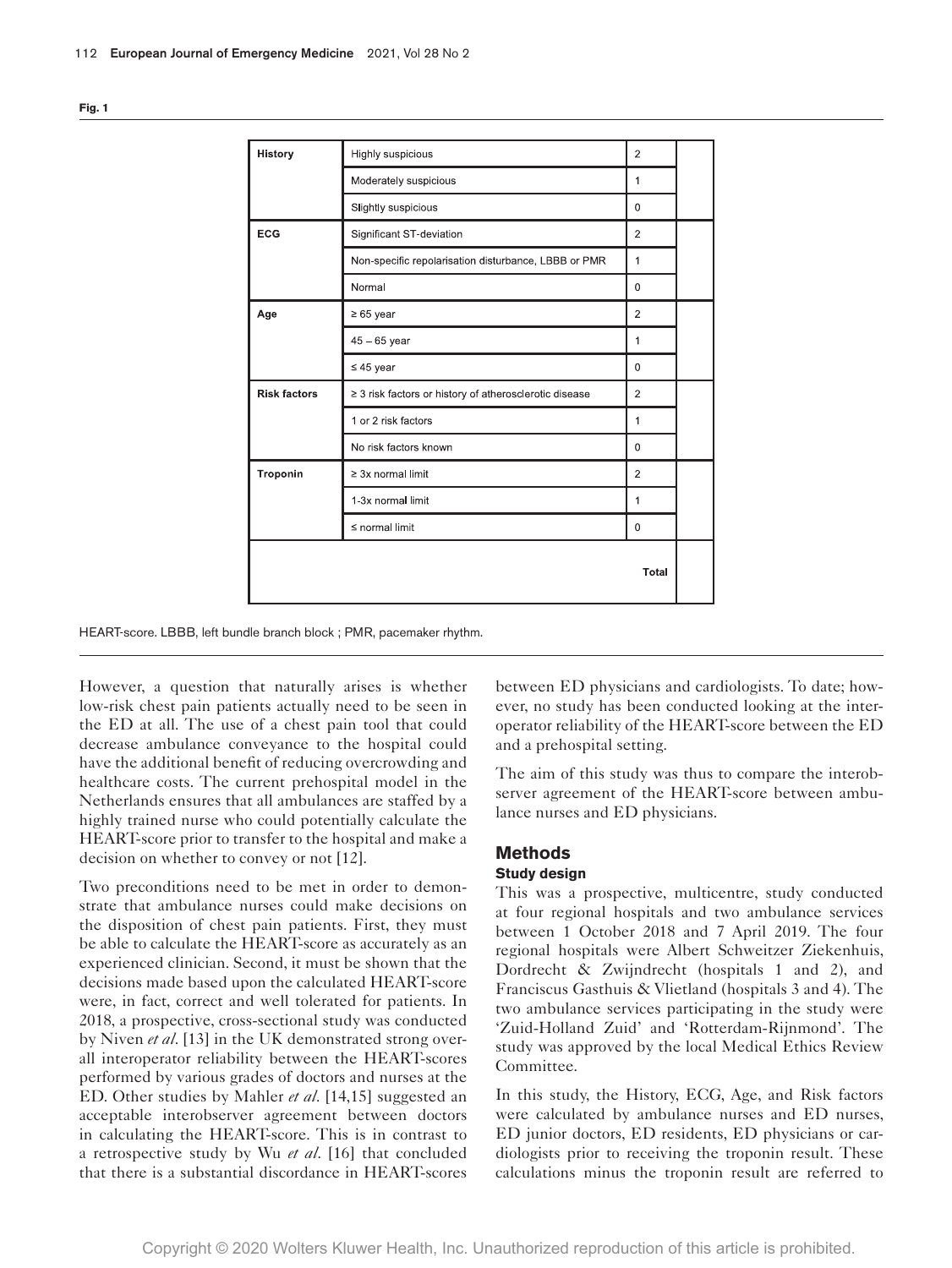as HEAR(T)-scores in this article. Level of experience between the nurses and doctors was not taken into account.

# **Inclusion and exclusion criteria**

All adults aged ≥18 years with nontraumatic chest pain of suspected cardiac origin who presented by ambulance to the ED and had at least three, separate HEAR(T)-scores calculated of which one had to be calculated by an ambulance nurse, were included. Patients with chest pain that presented to the ED without ambulance and patients who were transported directly to the catheter laboratory because of ST elevation myocardial infarction, were excluded. Patients for whom forms were incomplete to calculate their HEAR(T)-score and patients who refused to participate were also excluded.

# **Study protocol/data collection**

Patients were recruited by consecutive eligibility. The study sets consisted of five identical Case Record Forms (CRF, Supplemental Digital Content 1, supplement digital content 1, *<http://links.lww.com/EJEM/A288>*) and one Patient Information Form (PIF, Supplemental Digital Content 2, supplement digital content 1, *[http://links.lww.](http://links.lww.com/EJEM/A288) [com/EJEM/A288](http://links.lww.com/EJEM/A288)*). These sets were available at the ambulance entrance to the ED. Upon arrival at the ED with an eligible patient, ambulance-staff were requested to calculate the HEAR(T)-score. During subsequent ED admission, the HEAR(T)-score was separately calculated by an ED nurse, ED junior doctor, ED resident, ED physician, or cardiologist who were blinded to the other results. Calculations were completed prior to the final diagnosis. Due to the delay in obtaining the troponin result, the scoring for this element was added by the researchers at a later stage and was based on the first troponin performed in the ED, irrespective of time of onset of chest pain.

All four hospital used a high sensitive troponin I assay (hs-cTnI): hospitals 1 and 2 used the Siemens Dimension Vista and the hospitals 3 and 4 employed the Abbott Architect Stat assay. The 99th percentile cutoff values were locally validated and sex-specific based upon the recommendations of the manufacturer. Troponin values between the 99th percentile and three times the clinical cutoff value were scored as '1'; troponin values above three times the clinical cutoff value were scored as '2' and those below the 99th percentile cutoff were scored as '0'.

# **Training of staff and patient information**

A face-to-face teaching presentation was provided to the observers prior to the onset of the study. The presentation contained information about the principles of the HEART-score, a detailed explanation of how to calculate it as well as information about the study itself. Those who could not attend a teaching session were informed by means of e-mail. A specific video was created for this group accessible on [https://www.youtube.com/](https://www.youtube.com/watch?v=x4ubZhqF9tw&t=18s)

[watch?v=x4ubZhqF9tw&t=18s](https://www.youtube.com/watch?v=x4ubZhqF9tw&t=18s) [17], which reinforced the learning from the face-to-face sessions. Finally, all nurses and doctors involved in the study were provided with a study folder (folder, Supplemental Digital Content 3, supplement digital content 1, *[http://links.lww.](http://links.lww.com/EJEM/A288) [com/EJEM/A288](http://links.lww.com/EJEM/A288)*) and a HEART-score pocket card.

# **Endpoints**

The primary endpoint was the interobserver agreement of the HEART-score as calculated between various grades of nurse and doctor.

The secondary endpoint was the occurrence of MACE within 30days after inclusion. MACE was defined as occurrence of acute myocardial infarction (AMI), percutaneous coronary intervention (PCI), coronary artery bypass grafting (CABG) or death.

## **Statistical methods**

Descriptive statistics were used to describe the demographic and clinical attributes of the population. To determine the reliability between the ambulance nurses and the ED physicians, the 'gold standard' was used. The gold standard, or clinically relevant comparator, was defined retrospectively as the HEAR(T)-score calculated by the most senior doctor who assessed the patient variously, and in descending order: cardiologist, ED physician, ED resident in training, and ED junior doctor not in training. This is in concordance with clinical practice. The HEART-scores calculated were then further subcategorized into three groups: low, intermediate, and high risk. The agreement between these subgroups was then, in turn, used to calculate the reliability statistics. We examined if patients were allocated to a different risk category by ambulance nurses versus the gold standard, to assess the safety and feasibility of a prehospital HEART-score. As the low-risk group was of greatest practical interest to this study, the HEART-score was dichotomized and statistical analysis was focused on low compared to intermediate and high-risk categories calculated by ambulance nurses versus the gold standard. The reliability between the ED nurses and the gold standard is also determined.

Interobserver agreement is defined as the measure of agreement or reliability between two or more observers when observing the same subject. In this study, one subject was observed by three or more clinicians (nurses and doctors) of differing grades and levels of experience. With a kappa, the degree of agreement was described in one number [18]. To determine the agreement between the ambulance nurses and ED nurses respectively and the gold standard, the Cohen's Kappa (K) was used (Table I, Supplemental Digital Content 4, supplement digital content 1, *<http://links.lww.com/EJEM/A288>*). Confidence interval (CI) was calculated afterwards.

A convenience sample of 300 patients was included. The data are analyzed using IBM SPSS Statistics, version 24.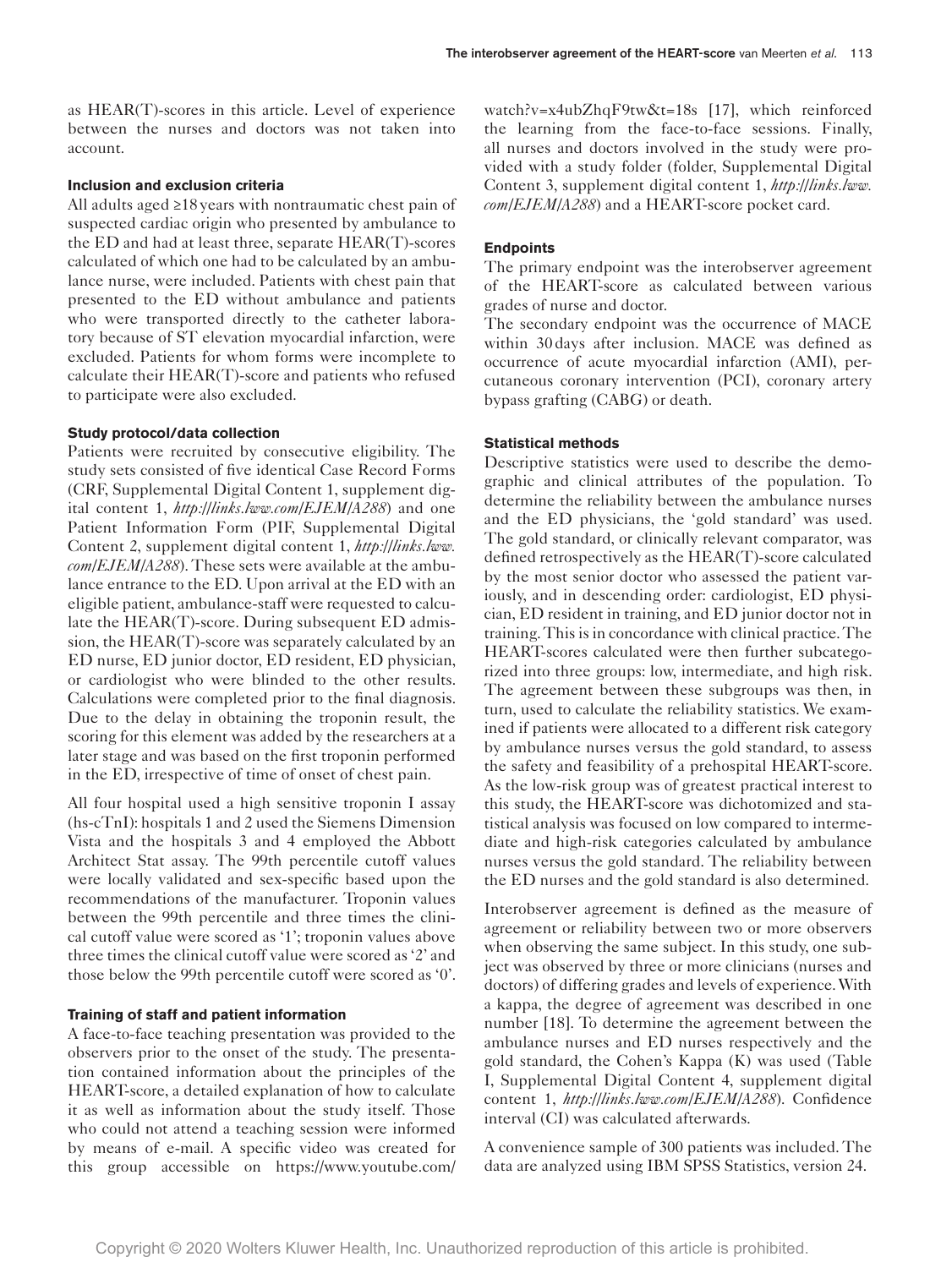

Flow diagram. ED, emergency department.

# **Results**

A total of 390 patients were considered for inclusion (Fig. 2). Eighty-three patients were excluded because of lack of informed consent (*n*=43), no available completed ambulance nurse calculation (*n*=4) and minimum amount of three observers not reached (*n*=36). Thus 307 complete cases with at least three observers per patient were obtained. Of the 307 patients, 166 patients were male (54%) and 141 female (46%). The mean age was 64.8 years (range  $19-91$ , SD  $\pm$ 14.1) (Table 1). During busy hours inclusions appear to have been missed because the ambulance form was not readily available and ambulance nurses already left the ED.

The distribution of the observers was as follows: 307 patients were scored by ambulance nurses, of which 302 patients were also scored by ED nurses, 240 patients by ED residents (residents in training *n*=77, junior doctors

Table 1 Patient characteristics at baseline

| Characteristics                            | Total study population $(n=307)$ |  |  |
|--------------------------------------------|----------------------------------|--|--|
| Demographic                                |                                  |  |  |
| Male, $n$ $(\%)$                           | 166 (54)                         |  |  |
| Mean age, years (SD)                       | 64.8 (14)                        |  |  |
| Cardiac risk factors, n (%)                |                                  |  |  |
| Hypercholesterolemia                       | 96(31)                           |  |  |
| Hypertension                               | 161 (52)                         |  |  |
| Diabetes mellitus                          | 63 (21)                          |  |  |
| Current smoking                            | 87 (28)                          |  |  |
| Positive family history                    | 130 (42)                         |  |  |
| Obesity (BMI $>$ 30 kg/m <sup>2</sup> )    | 68 (22)                          |  |  |
| History of cardiovascular disease, $n$ (%) | 126 (41)                         |  |  |
| Hospital admission, n (%)                  | 135 (44)                         |  |  |

not in training *n*=163), 106 patients by ED physicians, and 23 patients were scored by cardiologists. The median HEART-score of the total study population was 5.0 and the mean score was  $4.55$  (SD  $\pm$ 2.046).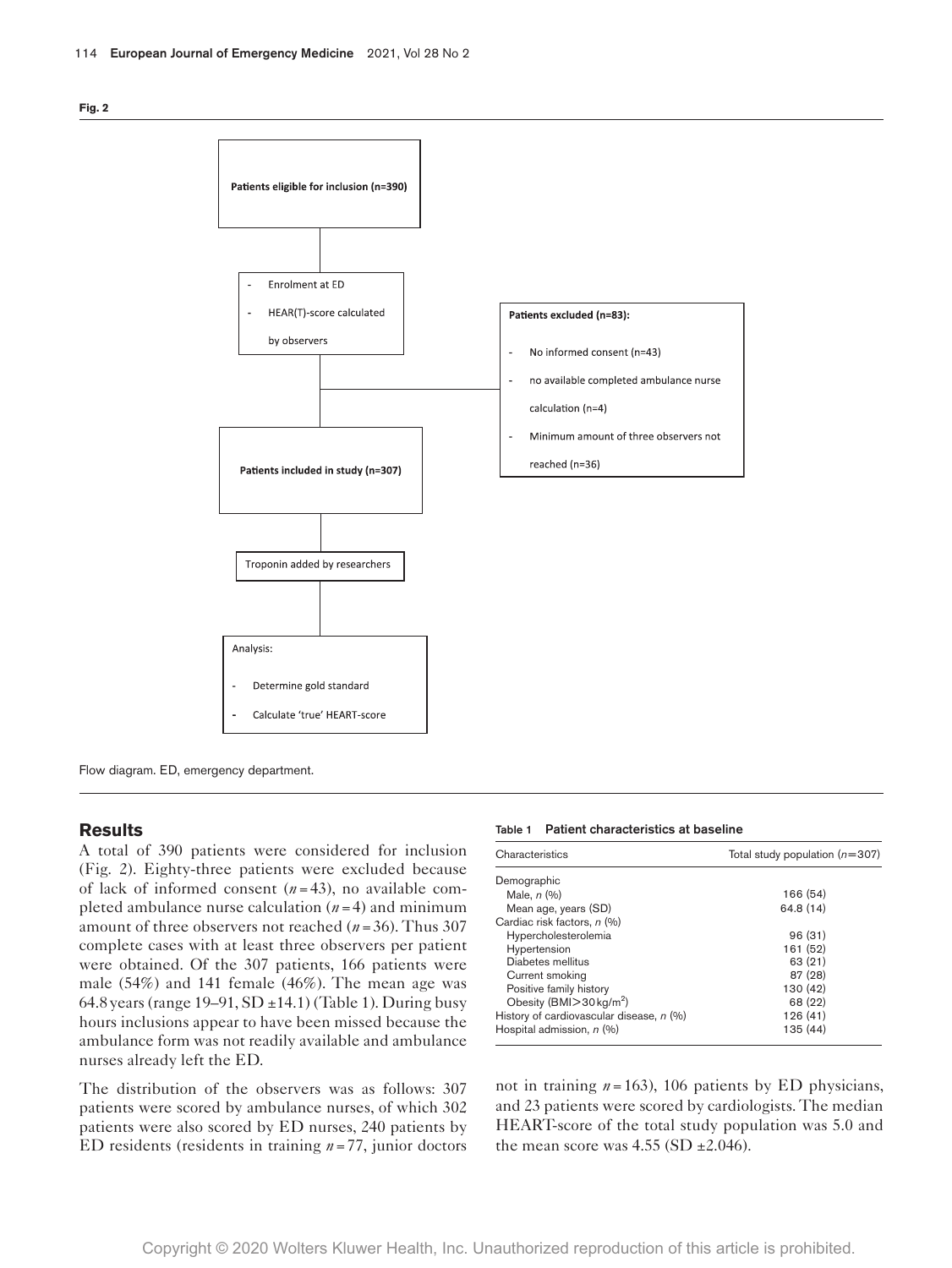|  | Table 2 HEART-score category - ambulance nurse versus gold standard |  |  |
|--|---------------------------------------------------------------------|--|--|
|--|---------------------------------------------------------------------|--|--|

| Total HEART-score Gold | Total HEART-score ambulance nurse |                   |           |       |  |  |
|------------------------|-----------------------------------|-------------------|-----------|-------|--|--|
|                        | Low risk                          | Intermediate risk | High risk | Total |  |  |
| Low risk               | 69                                | 31                |           | 101   |  |  |
| Intermediate risk      | 22                                | 119               | 23        | 164   |  |  |
| High risk              |                                   | 12                | 30        | 42    |  |  |
| Total                  | 91                                | 162               | 54        | 307   |  |  |

#### Table 3 True HEART-score versus major adverse cardiac event

| Score    | Patients (%) | MACE/n | MACE (%) | Death $(\% )$ |
|----------|--------------|--------|----------|---------------|
| $0 - 3$  | 29           | 1/90   |          |               |
| $4 - 6$  | 55           | 33/170 | 19       | 1.3           |
| $7 - 10$ | 15           | 30/47  | 64       | 1.0           |

MACE, major adverse cardiac event.

# **Primary endpoint – interobserver agreement** *Ambulance nurses versus gold standard*

The distribution of the gold standard is shown in Table II (Supplemental Digital Content 5, supplement digital content 1, *<http://links.lww.com/EJEM/A288>*, gold standard distribution). In 30% (95% CI, 25–35) and 33% (95% CI, 28–38), respectively, the ambulance nurses and gold standard scored patients in a low-risk group (Table 2). In 23% (95% CI, 18–27), patients were scored in the low-risk category by both ambulance nurses and the gold standard. In 11% (95% CI, 7–14) of the cases, the ambulance nurses scored patients in a lower category than the gold standard, in 71% (95% CI, 66–76) the ambulance nurses scored the patients in the same category and in 18% (95% CI, 14–22) in a higher category. In 7% (95% CI, 4–10), ambulance nurses scored patients in a low-risk category whereas the gold standard had placed these patients in an intermediate or high-risk category. A MACE occurred in 3 of these 22 cases.

The Cohen's Kappa (K) for the overall HEART-score between the ambulance nurses and the gold standard was 0.514 (95% CI, 0.426–0.602), defined as 'moderate' (Table III, Supplemental Digital Content 6, supplement digital content 1, *<http://links.lww.com/EJEM/A288>*). When comparing the low-risk to intermediate and high-risk categories in these two groups, the K is 0.591 (95% CI, 0.491–0.691); also defined as 'moderate'.

The agreement between ED nurses and the gold standard is shown in Supplemental Digital Content 7 supplement digital content 1, *<http://links.lww.com/EJEM/A288>* (text, Tables IV and V).

## **Secondary endpoint**

#### *Major adverse cardiac event*

To assess the occurrence of MACE versus the HEARTscore, a so-called 'true' HEART-score was calculated by the researchers with >2 years of experience in calculating a HEART-score. This calculation was done retrospectively

based on the available ED documents and ECG, blinded for the outcome. The results of MACE within 30days are given in Table 3 (see also Figure I, Supplemental Digital Content 8, graph, supplement digital content 1, *[http://](http://links.lww.com/EJEM/A288) [links.lww.com/EJEM/A288\)](http://links.lww.com/EJEM/A288).*

A total of 64 patients (21%) reached a MACE within 30days. Of the patients who reached a MACE 51 patients had an AMI (80%), 53 underwent coronary angiography (83%), 38 underwent a PCI (59%), 7 underwent CABG (11%), and 7 patients died (11%) within 30days. When using the 'true' HEART-score, there was a 1% MACE risk in the low-risk HEART category.

However, in the patients with a low HEART-score as defined by the ambulance nurses there was a 7% (6/91) risk of MACE. A similar figure was seen in the low HEART-scores of the ED nurses with a MACE rate of 5% (5/100) in the low-risk category (Table 4) and for junior doctors not in training with a MACE rate of 10% (5/52). For senior residents and cardiologists, the MACE rate was 0% and for ED physicians 3% (1/36) for those patients scored in the low-risk category. This is an average MACE risk of 5% in the low-risk category scored by the ED physicians.

All cases were retrospectively reviewed in detail where it was found that the principle areas of poor agreement included the 'History' and 'Risk factors' elements. This resulted in a trend towards an underestimation of the HEAR(T)-scores calculated by ambulance nurses, ED nurses and junior doctors in patients who subsequently suffered a MACE.

## **Discussion**

The aim of this study was to investigate if the HEARTscores calculated by ambulance nurses were comparable with HEART-scores calculated by ED physicians. The principal finding of a Cohen's Kappa (*K*) of 0.514 defined as 'moderate' for the overall HEART-score suggests that ambulance nurses do not calculate the HEART-score as accurately as the gold standard. This is also seen when dichotomizing the HEART-score and comparing the low-risk category to the intermediate and high-risk group  $(K=0.591)$ . When comparing the ED nurses to the gold standard, the *K* is 0.603, also defined as 'moderate'.

In this study, we were mainly interested in cases where ambulance nurses scored patients in a different risk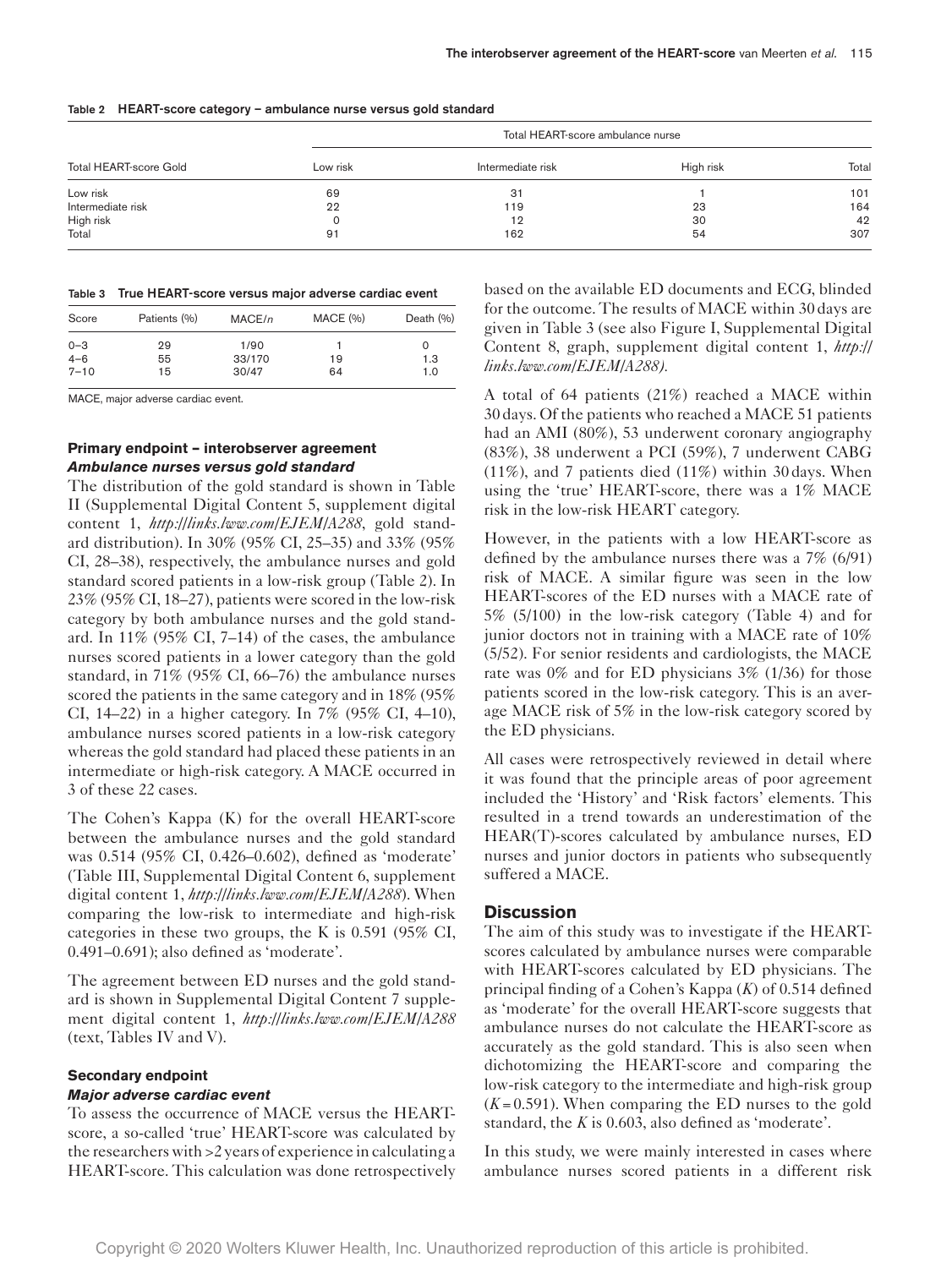|  | Table 4 Major adverse cardiac event rate per HEART category |  |  |  |  |
|--|-------------------------------------------------------------|--|--|--|--|
|--|-------------------------------------------------------------|--|--|--|--|

| <b>HEART</b> category versus MACE | <b>HEART</b> category | $N$ (total)    | <b>MACE</b>    | MACE/n | $\frac{0}{0}$  |
|-----------------------------------|-----------------------|----------------|----------------|--------|----------------|
| Ambulance nurse                   | $0 - 3$               | 91             | 6              | 6/91   | $\overline{7}$ |
| $n = 307$                         | $4 - 6$               | 162            | 29             | 29/162 | 18             |
|                                   | $7 - 10$              | 54             | 29             | 29/54  | 54             |
| Total                             |                       | 307            | 64             |        |                |
| ED nurse                          | $0 - 3$               | 100            | 5              | 5/100  | 5              |
| $N = 302$                         | $4 - 6$               | 151            | 30             | 30/151 | 20             |
|                                   | $7 - 10$              | 51             | 28             | 28/51  | 55             |
| Total                             |                       | 302            | 63             |        |                |
| Junior doctor not in training     | $0 - 3$               | 52             | 5              | $5/52$ | 10             |
| $N = 163$                         | $4 - 6$               | 90             | 16             | 16/90  | 18             |
|                                   | $7 - 10$              | 21             | 11             | 11/21  | 52             |
| Total                             |                       | 163            | 32             |        |                |
| Resident in training              | $0 - 3$               | 24             | 0              | 0/24   | $\mathsf{O}$   |
| $N=77$                            | $4 - 6$               | 43             | 9              | 9/43   | 21             |
|                                   | $7 - 10$              | 10             | 7              | 7/10   | 70             |
| Total                             |                       | 77             | 16             |        |                |
| ED physician                      | $0 - 3$               | 36             |                | 1/36   | 3              |
| $N = 106$                         | $4 - 6$               | 54             | 13             | 13/54  | 24             |
|                                   | $7 - 10$              | 16             | 12             | 12/16  | 75             |
| Total                             |                       | 106            | 26             |        |                |
| Cardiologist                      | $0 - 3$               | $\overline{7}$ | 0              | 0/7    | $\mathbf 0$    |
| $N = 23$                          | $4 - 6$               | 12             | $\overline{2}$ | 2/12   | 17             |
|                                   | $7 - 10$              | 4              | 3              | 3/4    | 75             |
| Total                             |                       | 23             | 5              |        |                |

ED, emergency department; MACE, major adverse cardiac event.

category from ED doctors. This was in order to assess the feasibility of implementing a system whereby the HEART-score could be used in a prehospital environment to help decide whether patients should be conveyed to hospital or managed in the community. Overall, ambulance nurses placed the patients in a higher risk category than their ED doctor counterparts (18%). This trend of 'over-scoring' patients is preferable than underestimating the score from a safety perspective. It is favorable to have more false positives resulting in a potential unnecessary visit to the ED, than false negatives with the risk of missing patients with myocardial ischemia.

In 22 cases (7%), the ambulance nurses scored the patients in a low-risk category where the gold standard scored these patients in an intermediate category. In these cases, the ambulance nurses could have chosen to leave the patient at home based on the HEART-score. In 3 of these 22 cases, the patient developed a MACE within 30days, none of these patients died. Analysis of the data revealed that this misclassification was likely due to an underestimation of the elements History and Risk factors which had Cohen's Kappa (*K*) values of 0.171 (History) and 0.417 (Risk factors), defined as 'poor' and 'moderate', respectively. The trend of poor agreement for History in contrast to other elements of the HEART-score is seen in earlier studies [13,19]. The accuracy of chest pain history is influenced by many factors including, but not limited to, the level of training and experience of the (para)medic taking the history. The unreliability of the history or clinical gestalt has been illustrated in studies by Oliver and Carlton *et al*. [20,21]. Lack of training and an understanding of what constitutes a 'Risk factor' may also be responsible for the poor agreement observed for this element of the HEART-score.

In regards to the secondary endpoint, the percentage of patients reaching MACE within 30days after inclusion in this study is higher than in earlier studies concerning the HEART-score conducted by Backus *et al*. [10,11]. An explanation for this observation is that the population of chest pain patients presenting to the ED by ambulance is a higher risk group than walk-in patients presenting with chest pain to the ED, for example, self-referrals or patients referred by a general practitioner.

In both hospitals, hs-cTn is used where at least one value above the 99th percentile of the upper reference limit is scored as 1 or 2. Although the introduction of hs-cTn has increased the early identification of (small) NSTEMIs, compared to the studies performed almost 10years ago the percentages of PCI, CABG, and death are similar or even lower [10,11]. Although there are several articles that have explored the use of hs-cTn in conjunction with the HEART-score with differential scoring for the result based upon not only the 99th percentile but also the so-called 'limit of detection' strategy [8] this has not been formally and prospectively validated. Research is currently underway that will hopefully clarify this [22].

## **Implementation in clinical practice**

Our findings suggest that the HEART-score cannot, at this stage, be performed by ambulance nurses with similar accuracy as those calculated by ED physicians. Whilst the principle remains that an accurately calculated HEART-score in the prehospital setting could potentially result in fewer conveyances to hospital; a higher level of training and potentially certification in the calculation of the HEART-score by prehospital nurses will be required before this aspiration could be realized. Prehospital nurses receive a high level of training in the Netherlands and it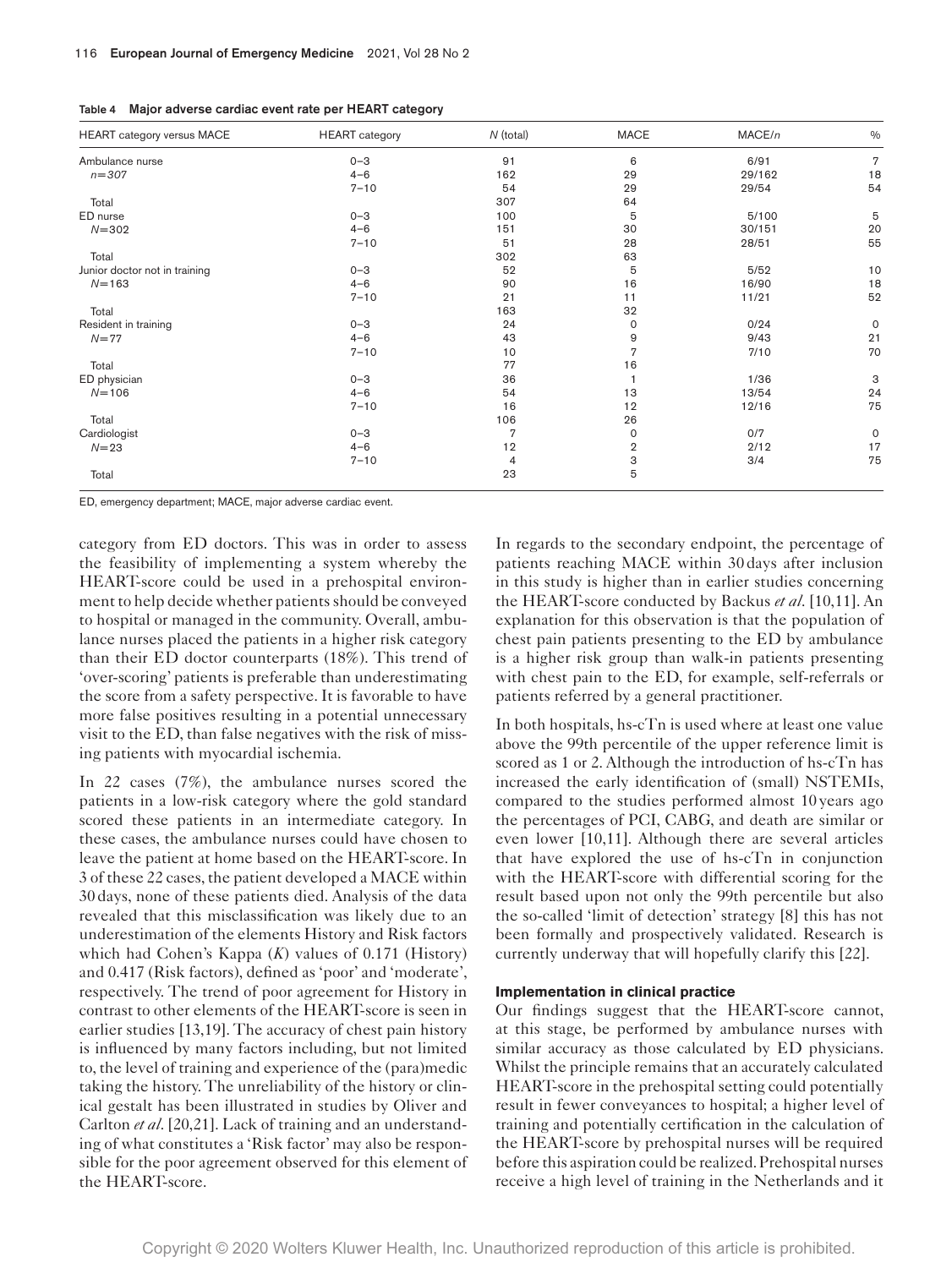seems reasonable that given this fact, a training and certification system could be designed that would improve their ability to accurately perform the HEART-score.

An additional, logistical problem is the availability of troponin testing in the prehospital environment. This could potentially be addressed by access to a Point-Of-Care Troponin Test (POC-Troponin). Certain POC-Troponin assays now commercially available are as accurate as laboratory-based assays [23,24]. There are current feasibility studies underway investigating the use of POC-Troponin in ambulances [25,26].

# **Study limitations**

In this study, the level of clinical experience and training of the multiple groups of observers was not taken into account. However, Niven *et al*. [13] confirm that ED nurses and ED doctors can reliably calculate the HEARTscore irrespective of grade and experience. The effect of the level of grade of observers in this study is, therefore, thought not to be significant. But proper education in the HEART-score itself and its use in clinical was needed before the start of the study. It is; however, difficult to quantify the effectiveness of the training methods we employed given the absence of a control group.

Originally, we planned to study the interobserver agreement of the HEAR(T)-score between ambulance nurses on the one hand, and ED junior doctors, ED residents, ED physicians and cardiologists on the other. Of course, not every patient is evaluated by all 'types' of physicians. To ensure a sufficient number of examples of each type, we decided to collect data on 300 patients. We have performed the analyses as intended, but our primary focus shifted to comparing the HEART-score of the ambulance nurses to the HEART-score as determined by the most senior attending doctor, defined as gold standard. We believe that this is the most relevant comparator because it best reflects the HEART-score as it is determined in clinical practice. Now the planned sample size of  $n = 300$ is large enough to estimate the proportion of patients where the ambulance nurse agrees with the most senior attending doctor with sufficient accuracy. For example,  $n=300$  ensures that the width of the 95% CI is  $\pm 0.05$ when the estimated proportion is 0.25 or 0.75.

There is a possibility of selection bias in this study. Despite the aspiration of consecutive eligibility for this study, during busy periods it was harder to ensure that ambulance nurses were completing the forms and HEART-score calculations necessary for the study. The cohort of patients that went directly to the catheter laboratory was also not included in this study.

A strength of our study is that it is unique. We compared prehospital calculations of the HEART-score with the HEART-scores calculated by ED physicians. No earlier studies regarding this comparison are known to us.

# **Conclusion**

In this study, the interobserver agreement of the HEARTscore calculated by ambulance nurses compared to the HEART-score calculated by ED physicians is moderate  $(K=0.514)$ . Our study does not currently support the use of the HEART-score by ambulance nurses in a prehospital setting. The implementation of standardized and comprehensive training system on the HEART-score for prehospital clinicians coupled with reliable POC troponin testing is required if this conclusion is to be challenged in the future.

# **Acknowledgements**

We would like to thank Timo Bevelander (Ambulance Department, Zuid-Holland Zuid) and Nancy van der Waarden (Ambulance Department, Rotterdam-Rijnmond) for their help and enthusiasm during the set-up and implementation of this study. We would like to thank William Niven for his time, for the positive feedback and helpful comments for correction or modification.

## **Conflicts of interest**

There are no conflicts of interest.

## **References**

- 1 Lee TH, Goldman L. Evaluation of the patient with acute chest pain. *N Engl J Med* 2000; 342:1187–1195.
- 2 Hollander JE. Risk stratification of emergency department patients with chest pain: the need for standardized reporting guidelines. *Ann Emerg Med* 2004; 43:68–70.
- 3 Six AJ, Backus BE, Kelder JC. Chest pain in the emergency room: value of the HEART score. *Neth Heart J* 2008; 16:191–196.
- 4 Cotterill PG, Deb P, Shrank WH, Pines JM. Variation in chest pain emergency department admission rates and acute myocardial infarction and death within 30 days in the Medicare population. *Acad Emerg Med* 2015; 22:955–964.
- 5 Body R. Incentivising the rapid diagnosis of acute coronary syndromes in England and Wales. *Eur J Emerg Med* 2020; 27:237–238.
- 6 Hausfater P, Velly L. Diagnosis of acute coronary syndrome in the emergency room: the dictatorship of high-sensitivity cardiac troponin and major adverse cardiac events. *Eur J Emerg Med* 2020; 27:239–240. 7 The HEART score official website. Available from:<www.heartscore.nl>.
- 8 Poldervaart JM, Reitsma JB, Backus BE, Koffijberg H, Veldkamp RF, Ten Haaf ME, *et al*. Effect of using the HEART score in patients with chest pain in the emergency department: a stepped-wedge, cluster randomized trial. *Ann Intern Med* 2017; 166:689–697.
- 9 Six AJ, Cullen L, Backus BE, Greenslade J, Parsonage W, Aldous S, *et al*. The HEART score for the assessment of patients with chest pain in the emergency department: a multinational validation study. *Crit Pathw Cardiol* 2013; 12:121–126.
- 10 Backus BE, Six AJ, Kelder JC, Bosschaert MA, Mast EG, Mosterd A, *et al*. A prospective validation of the HEART score for chest pain patients at the emergency department. *Int J Cardiol* 2013; 168:2153–2158.
- 11 Backus BE, Six AJ, Kelder JC, Mast TP, van den Akker F, Mast EG, *et al*. Chest pain in the emergency room: a multicenter validation of the HEART score. *Crit Pathw Cardiol* 2010; 9:164–169.
- 12 Backus BE, Tolsma RT, Boogers MJ. The new era of chest pain evaluation in the Netherlands. *Eur J Emerg Med* 2020; 27:243–244.
- 13 Niven WGP, Wilson D, Goodacre S, Robertson A, Green SJ, Harris T. Do all HEART scores beat the same: evaluating the interoperator reliability of the HEART score. *Emerg Med J* 2018; 35:732–738.
- 14 Mahler SA, Hiestand BC, Goff DC Jr, Hoekstra JW, Miller CD. Can the HEART score safely reduce stress testing and cardiac imaging in patients at low risk for major adverse cardiac events? *Crit Pathw Cardiol* 2011; 10:128–133.
- 15 Mahler SA, Riley RF, Hiestand BC, Russell GB, Hoekstra JW, Lefebvre CW, *et al*. The HEART pathway randomized trial: identifying emergency